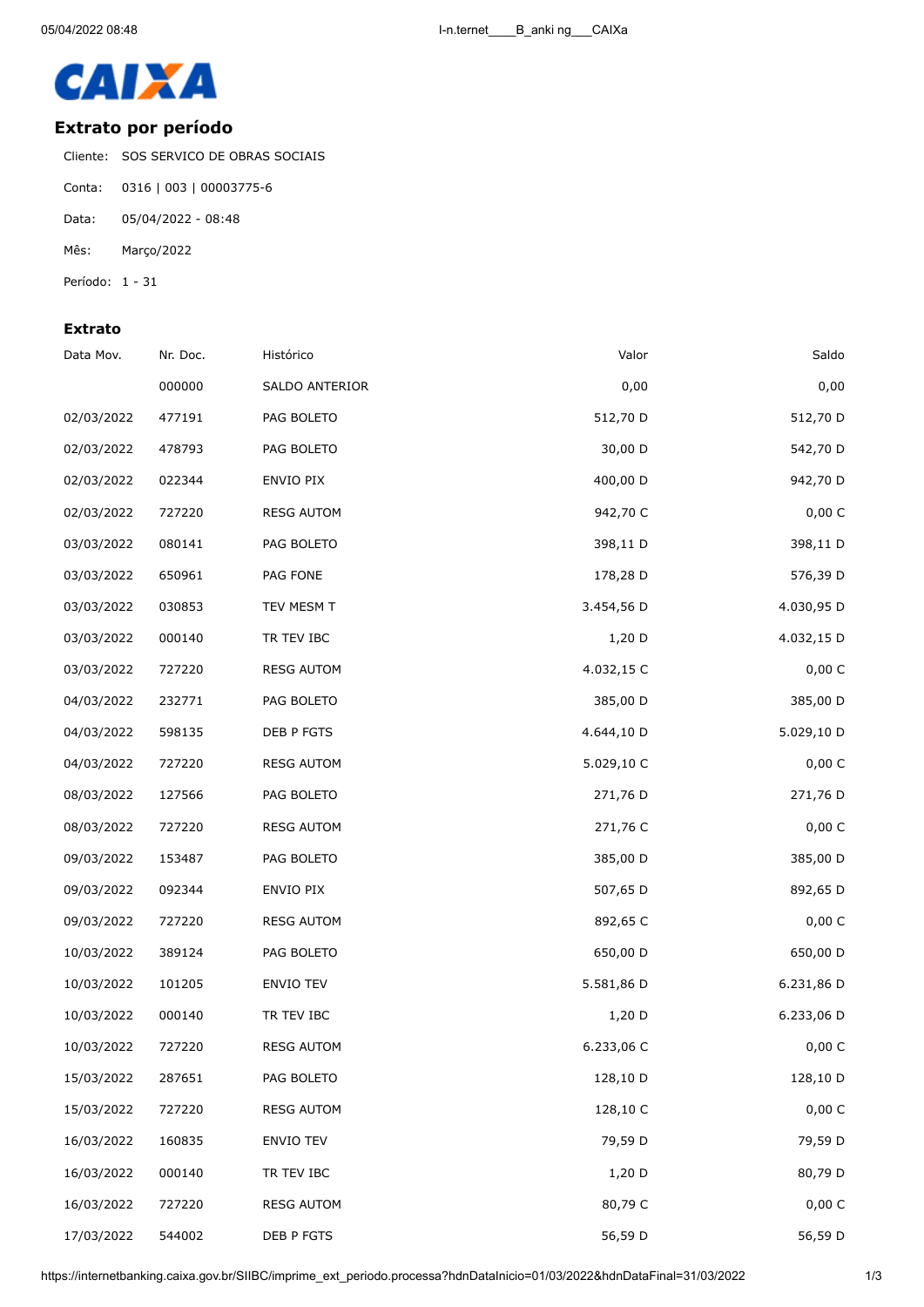|             | _CAIXa<br>I-n.ternet<br>B anking |                   |        | 05/04/2022 08:48 |
|-------------|----------------------------------|-------------------|--------|------------------|
| 0,00 C      | 56,59 C                          | <b>RESG AUTOM</b> | 727220 | 17/03/2022       |
| 95.669,35 C | 95.669,35 C                      | CRED TEV          | 181342 | 18/03/2022       |
| 0,00 C      | 95.669,35 D                      | APL AUTOM         | 990001 | 18/03/2022       |
| 1.201,60 D  | 1.201,60 D                       | PAG BOLETO        | 171905 | 21/03/2022       |
| 1.549,60 D  | 348,00 D                         | TEV MESM T        | 001430 | 21/03/2022       |
| 2.842,50 D  | 1.292,90 D                       | TEV MESM T        | 001432 | 21/03/2022       |
| 3.369,94 D  | 527,44 D                         | TEV MESM T        | 001434 | 21/03/2022       |
| 4.663,16 D  | 1.293,22 D                       | TEV MESM T        | 001435 | 21/03/2022       |
| 5.087,51 D  | 424,35 D                         | TEV MESM T        | 001437 | 21/03/2022       |
| 7.217,51 D  | 2.130,00 D                       | TEV MESM T        | 001438 | 21/03/2022       |
| 8.917,10 D  | 1.699,59 D                       | TEV MESM T        | 001439 | 21/03/2022       |
| 25.893,37 D | 16.976,27 D                      | TEV MESM T        | 210952 | 21/03/2022       |
| 26.198,66 D | 305,29 D                         | TEV MESM T        | 210955 | 21/03/2022       |
| 26.498,66 D | 300,00 D                         | ENVIO PIX         | 212344 | 21/03/2022       |
| 27.198,66 D | 700,00 D                         | ENVIO PIX         | 212344 | 21/03/2022       |
| 27.199,86 D | $1,20$ D                         | TR TEV IBC        | 000140 | 21/03/2022       |
| 27.201,06 D | 1,20 D                           | TR TEV IBC        | 000140 | 21/03/2022       |
| 27.202,26 D | 1,20 D                           | TR TEV IBC        | 000140 | 21/03/2022       |
| 27.203,46 D | 1,20 D                           | TR TEV IBC        | 000140 | 21/03/2022       |
| 27.204,66 D | $1,20$ D                         | TR TEV IBC        | 000140 | 21/03/2022       |
| 27.205,86 D | 1,20 D                           | TR TEV IBC        | 000140 | 21/03/2022       |
| 27.207,06 D | 1,20 D                           | TR TEV IBC        | 000140 | 21/03/2022       |
| 27.208,26 D | 1,20 D                           | TR TEV IBC        | 000140 | 21/03/2022       |
| 27.209,46 D | $1,20$ D                         | TR TEV IBC        | 000140 | 21/03/2022       |
| 0,00 C      | 27.209,46 C                      | <b>RESG AUTOM</b> | 727220 | 21/03/2022       |
| 165,99 D    | 165,99 D                         | PAG BOLETO        | 068004 | 22/03/2022       |
| 0,00C       | 165,99 C                         | <b>RESG AUTOM</b> | 727220 | 22/03/2022       |
| 493,24 D    | 493,24 D                         | PAG BOLETO        | 091377 | 23/03/2022       |
| 786,95 D    | 293,71 D                         | ENVIO TEV         | 231020 | 23/03/2022       |
| 1.169,95 D  | 383,00 D                         | ENVIO PIX         | 232344 | 23/03/2022       |
| 1.171,15 D  | $1,20$ D                         | TR TEV IBC        | 000140 | 23/03/2022       |
| 0,00 C      | 1.171,15 C                       | <b>RESG AUTOM</b> | 727220 | 23/03/2022       |
| 1.428,49 D  | 1.428,49 D                       | PAG BOLETO        | 046549 | 24/03/2022       |
| 0,00 C      | 1.428,49 C                       | <b>RESG AUTOM</b> | 727220 | 24/03/2022       |
| 49,00 D     | 49,00 D                          | MANUT CTA         | 000000 | 25/03/2022       |
| 0,00 C      | 49,00 C                          | <b>RESG AUTOM</b> | 727220 | 25/03/2022       |
| 565,84 C    | 565,84 C                         | CRED TEV          | 281427 | 28/03/2022       |
| 0,00 C      | 565,84 D                         | APL AUTOM         | 990001 | 28/03/2022       |
| 26,70 C     | 26,70 C                          | CRED TEV          | 290923 | 29/03/2022       |